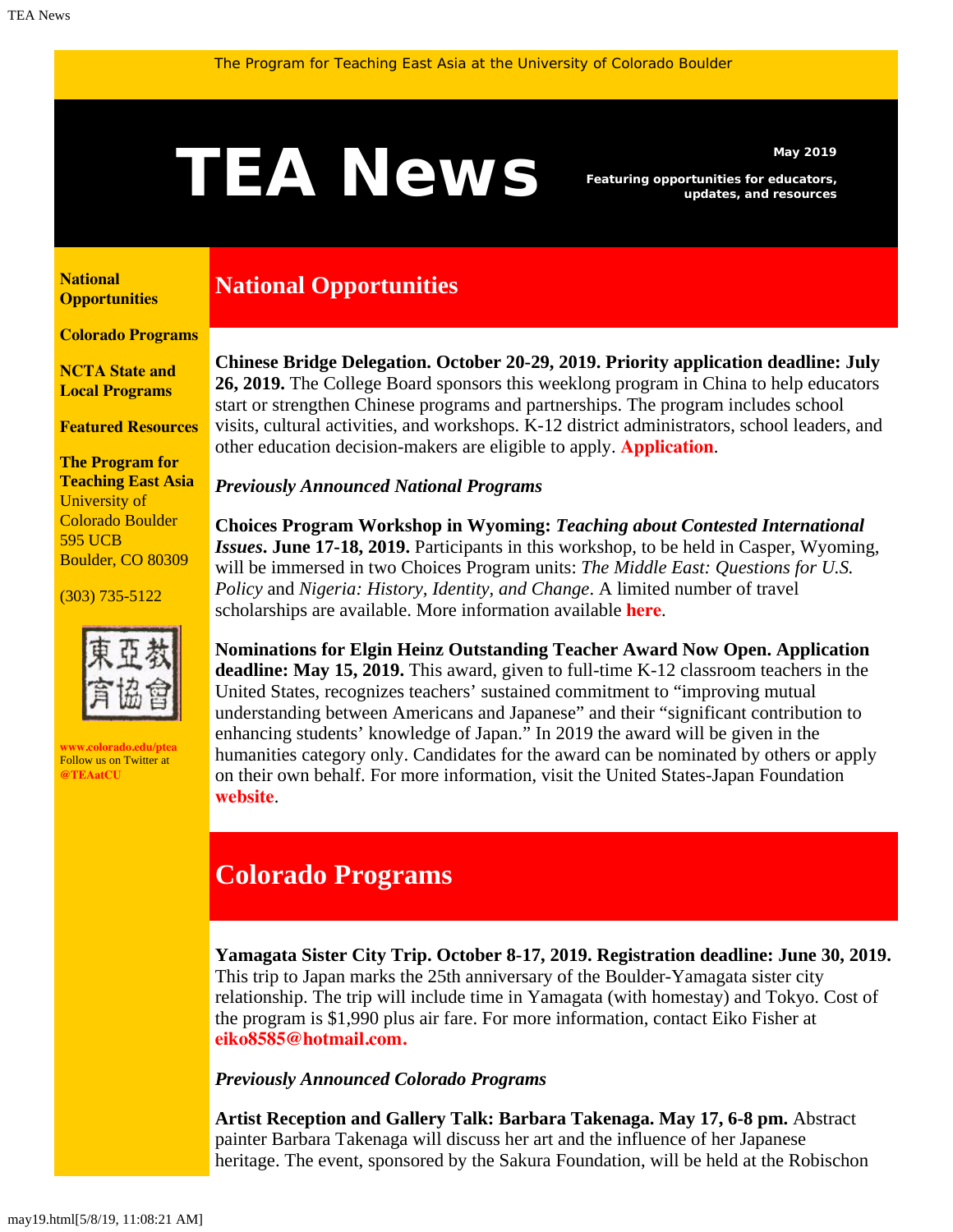Gallery (1740 Wazee St., Denver); RSVPs are strongly recommended. A donation of \$10 per person is requested. RSVP **[here](https://www.eventbrite.com/e/reception-and-gallery-talk-featuring-artist-barbara-takenaga-tickets-58820771511)**.

**Educator's Day at Denver Pop Culture Con. May 31, 2019. Application deadline: May 15, 2019.** Educators will have the opportunity to share ideas, build new skills, and discover how to implement pop culture-based education in their classrooms. The event is free and will be held at the Colorado Convention Center. **[Application](https://denverpopculturecon.com/show-info/applications/)**.

# <span id="page-1-0"></span>**NCTA State and Local Programs**

**NCTA California Summer Seminar:** *Gender and Generation in East Asia: From Ban Zhao to Crazy Rich Asians.* **August 5-9, 2019. Application deadline: July 19, 2019.** This seminar, to be held at the University of Southern California, will look at the origins and force of East Asian norms around gender and generation, including how they are transmitted and reinforced. It will also look at religion and philosophy, literature, film, music, video games, and new media to explore gender and generation in East Asian families and society. **[Application](https://china.usc.edu/seminars/gender-and-generation-east-asia-ban-zhao-crazy-rich-asians)**.

**NCTA West Virginia Seminar:** *Appalachia and Asia: Incorporating Asian Studies in the West Virginia Classroom.* **September 9 – November 19, 2019. Application deadline: August 23, 2019.** This 30-hour seminar to be held in Hurricane, WV, on Monday and Tuesday evenings will introduce K-12 teachers to the cultures of China, Japan, and Korea. More information and registration **[here](https://www.ucis.pitt.edu/ncta/sites/default/files/2019WVHurricaneFlyer_0.pdf)**.

**NCTA New York Seminar:** *Teaching East Asia***. October 19, 2019 – March 7, 2020. Application deadline: September 20, 2019,** with preference given to those who apply prior to June 1. This seminar for K-12 teachers will cover topics related to geography, philosophy, religion, history, literature, and art identified in the NY state core curriculum. The seminar will be held at Clarkson University in Schenectady. To apply, contact Catherine Snyder at **[csnyder@clarkson.edu](mailto:csnyder@clarkson.edu)**.

## <span id="page-1-1"></span>**Featured Resources**

The University of Maryland Libraries have created an exhibit on interactions between Japanese and Americans in Tokyo following World War II, focusing on communities built for U.S. personnel and their dependents and key contact zones in the surrounding city. The companion on-line exhibit, **[Crossing the Divide: An American Dream Made in](https://www.lib.umd.edu/crossing-the-divide) [Occupied Japan, 1945-1952](https://www.lib.umd.edu/crossing-the-divide)**, features photographs, ads, posters, newspaper and magazine articles, and other sources useful in the classroom.

Art historian Christina Spiker has created a website, **[Mapping Isabella Bird:](https://mapping.cmspiker.com/japan/index) [Geolocation and](https://mapping.cmspiker.com/japan/index)** *[Unbeaten Tracks in Japan](https://mapping.cmspiker.com/japan/index)* **[\(1880\)](https://mapping.cmspiker.com/japan/index)**, that serves to deepen understanding of the narrative of travel in late 18-century Japan written by Isabella Bird. The site includes analysis of Bird's illustrations, as well as rich material on the Ainu indigenous people of Hokkaido.